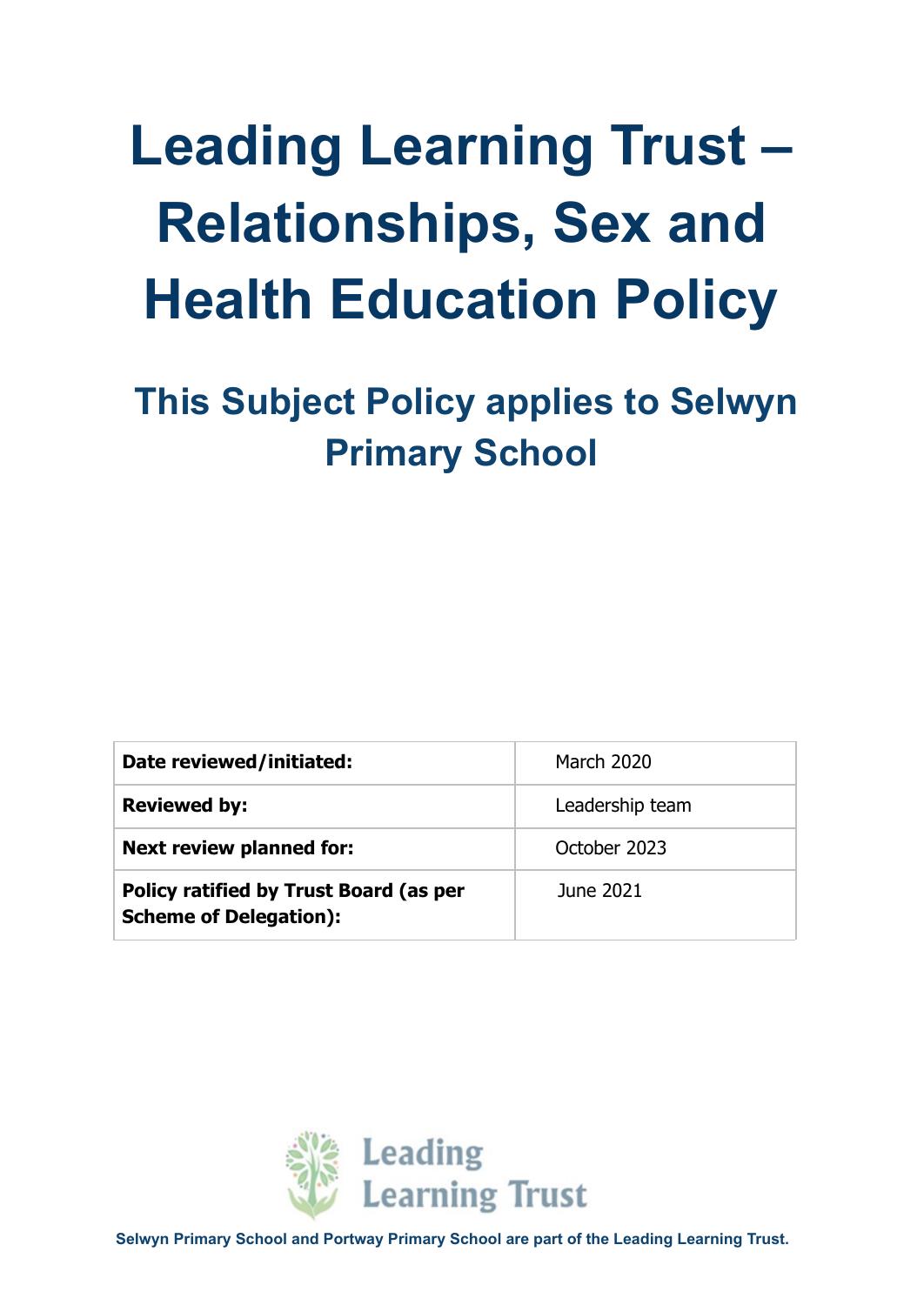

# **Contents**

| <b>1. OVERVIEW OF THE POLICY MANAGEMENT PROCESS</b>                                                                    | 3              |
|------------------------------------------------------------------------------------------------------------------------|----------------|
| 1.1. Document history                                                                                                  | 3              |
| 1.2. Review and approval                                                                                               | 3              |
| 2. THE POLICY                                                                                                          | 4              |
| 2.1. Introduction                                                                                                      | $\overline{4}$ |
| 2.2. Aims and objectives of RSHE                                                                                       | $\overline{4}$ |
| 2.3. Statutory content: RHE                                                                                            | $\overline{4}$ |
| 2.4. National Curriculum Science                                                                                       | $\overline{4}$ |
| 2.5. Health Education (Physical Health and Mental Wellbeing)                                                           | 5              |
| 2.6. Relationships Education                                                                                           | 5              |
| 2.7. Safeguarding                                                                                                      | 5              |
| 2.8. Non-statutory RSHE                                                                                                | 5              |
| 2.8.1. Right of parents/carers to withdraw children from non-statutory RSHE                                            | 6              |
| 2.9. Equality                                                                                                          | 6              |
| 2.10. RSHE delivery                                                                                                    | 6              |
| 2.11. Answering difficult questions                                                                                    | 6              |
| 2.12. Monitoring, evaluation and assessment                                                                            | $\overline{7}$ |
| 2.13. Resources                                                                                                        | 7              |
| 2.14. RSHE curriculum leader                                                                                           | 7              |
| 2.15. Appendix 1 - Groups and individuals consulted in the review of this Policy further to<br>new government guidance | 8              |
| 2.16. Appendix 2 - National Curriculum Science Education in the RSE Curriculum                                         | 9              |
| 2.16.1. Key Stage 1 (age 5-7 years)                                                                                    | 9              |
| 2.16.2. Key Stage 2 (age 7-11 years)                                                                                   | 9              |
| 2.17. Appendix 3 - Overall objectives of the Physical Health and Mental Wellbeing<br>Curriculum                        | 10             |
| 2.18. Appendix 4 - Overall objectives of the Relationships Education Curriculum                                        | 13             |
| 2.19. Appendix 5 - RSHE - long term overview of the Primary Curriculum                                                 | 16             |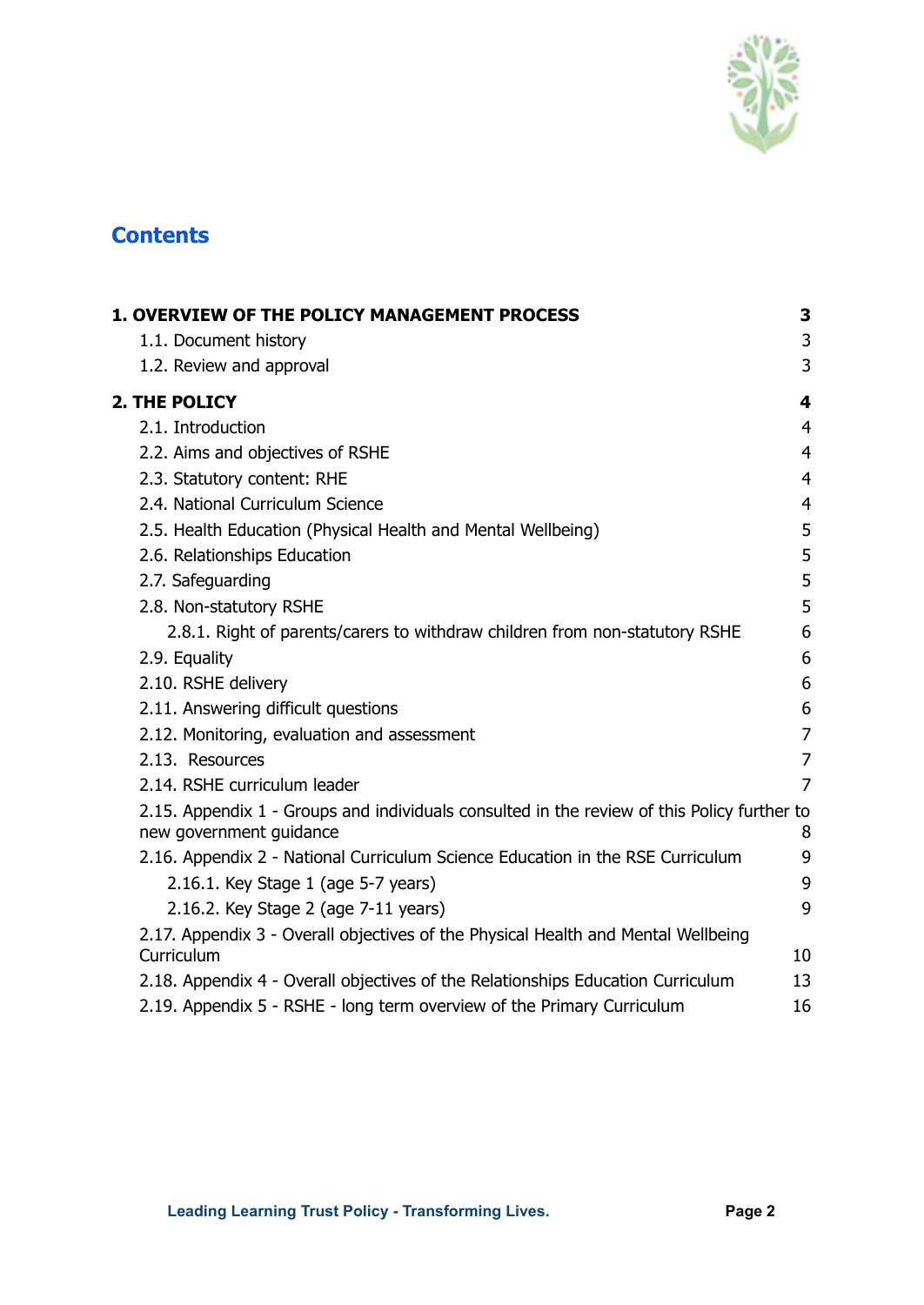

# <span id="page-2-0"></span>**1. OVERVIEW OF THE POLICY MANAGEMENT PROCESS**

# **1.1. Document history**

| <b>Date</b>     | <b>Document title</b><br>Version                                                                                                   |     |  |  |  |
|-----------------|------------------------------------------------------------------------------------------------------------------------------------|-----|--|--|--|
| October<br>2016 | Initial release as a policy separately applicable to Selwyn Primary<br>School and to Portway Primary School                        | 1.0 |  |  |  |
| March<br>2020   | Comprehensive review undertaken further to the release of new<br>guidance in September 2019, and further to detailed consultation. | 2.0 |  |  |  |
| May 2021        | Submitted to the Trust Board for approval, further to the<br>conclusion of the consultation process                                | 2.0 |  |  |  |

#### <span id="page-2-1"></span>**1.2. Review and approval**

The Leading Learning Trust trustees have overall responsibility for the policy.

The CEO is responsible for the operation of the policy within the schools, as well as for the maintenance of a record of concerns raised in accordance with this policy and the outcomes.

This policy is reviewed every 3 years by the School Leadership Team, and is then ratified by the Trust Board.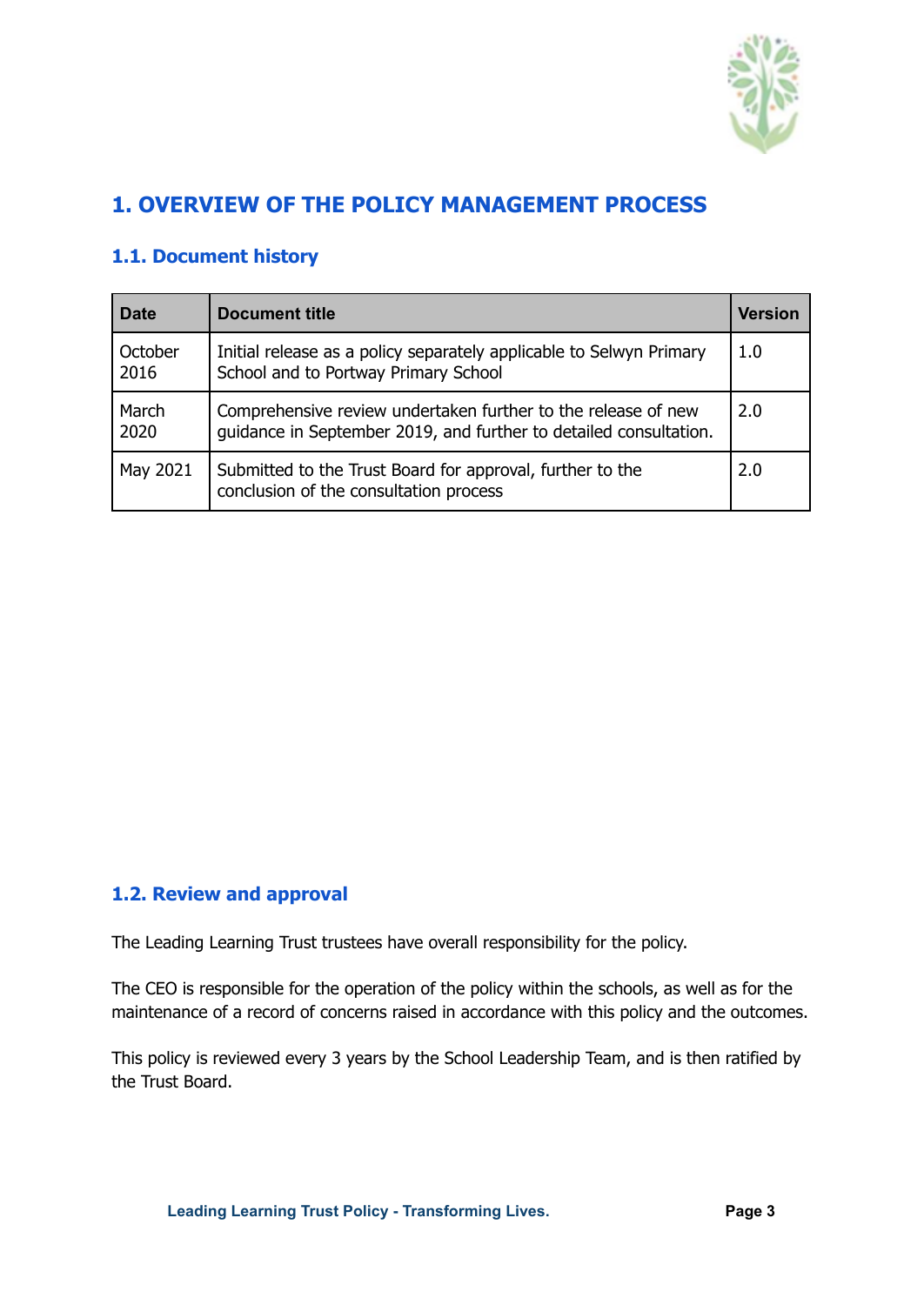

# <span id="page-3-0"></span>**2. THE POLICY**

# <span id="page-3-1"></span>**2.1. Introduction**

The purpose of this policy is to explain the aims of Relationships, Sex and Health Education (RSHE). This policy helps to ensure that the whole school community, parents, staff, governors and pupils have a shared understanding of this area of the curriculum. Effective RSHE can make a significant contribution to the development of the personal skills needed by children to form and maintain good, sound and lasting relationships. It also helps children to make well informed decisions about their own choices, health and wellbeing.

# <span id="page-3-2"></span>**2.2. Aims and objectives of RSHE**

It is the intention of Selwyn Primary School to teach high quality, age appropriate, pupil-sensitive, evidence-based RSHE, that demonstrates a respect for the law and all communities that call Newham home. It is expected that RSHE in Selwyn Primary School will help pupils to learn about themselves and the world they live in, giving them the skills, understanding and information they need for life. This will help them to stay safe and to flourish, not just in childhood, but into adulthood and for the rest of their lives. This is why RSHE is such an important part of the curriculum.

Details of the long term objectives of this curriculum are available in [Appendix](#page-15-0) 5 to this [document.](#page-15-0)

## <span id="page-3-3"></span>**2.3. Statutory content: RHE**

By law, primary schools are required to teach relationships and health education, alongside national curriculum science and within the context of safeguarding. Here at Selwyn Primary School we acknowledge that parents/carers are a child's first and most effective teacher and so will ensure that we have annual meetings with parents/carers to present our RSHE curriculum as well as hear from parents/carers about any concerns or questions they have. We are clear that our aim is to educate pupils about these important subjects alongside parents and carers.

## <span id="page-3-4"></span>**2.4. National Curriculum Science**

At key stages 1 and 2, the national curriculum for science includes teaching about the main external parts of the body and the changes to the human body as it grows from birth to old age, including puberty, and sexual and asexual reproduction in mammals and plants.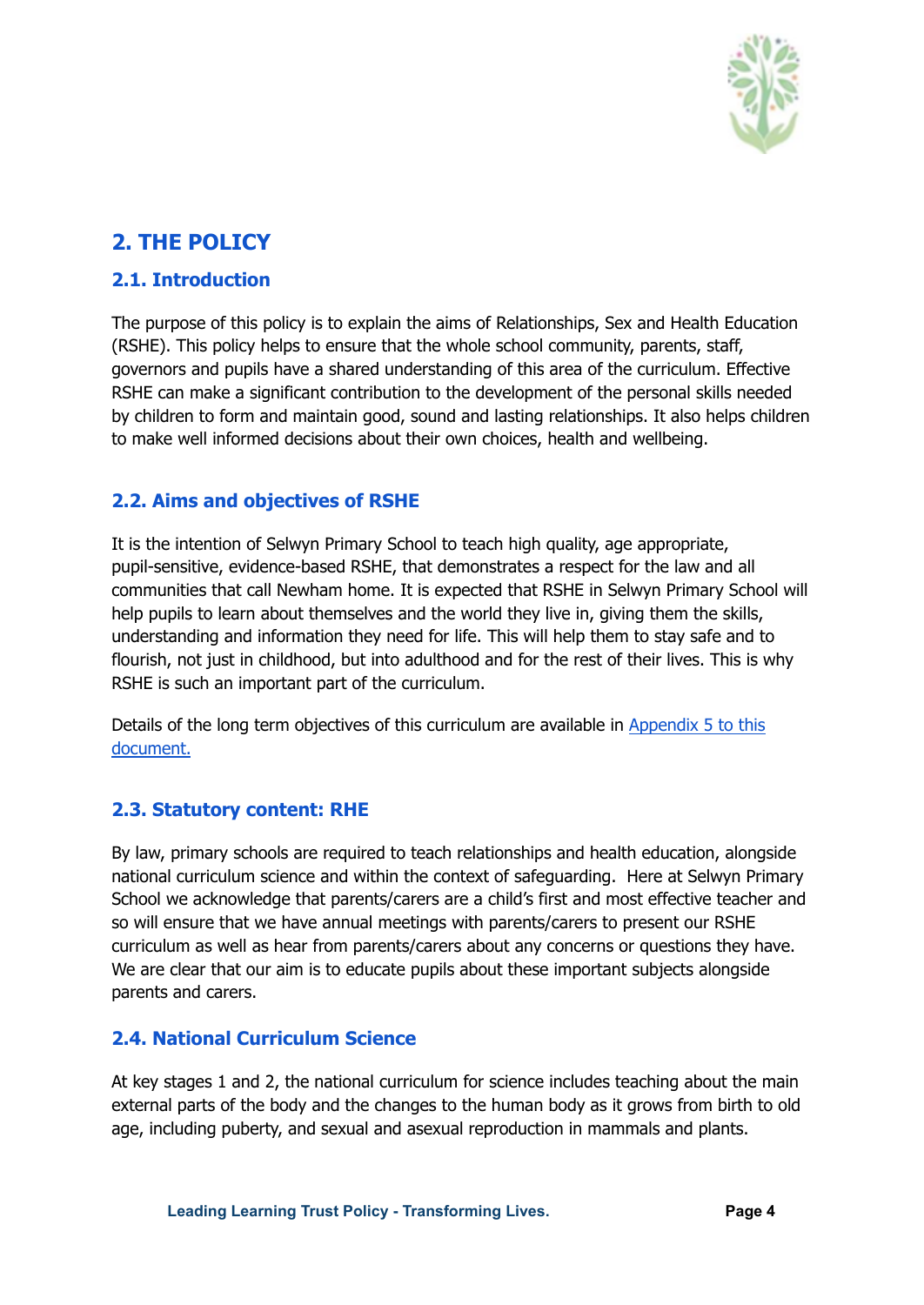

A detailed overview of the objectives of the complete Primary National Curriculum Science Education curriculum is provided in [Appendix](#page-8-0) 2 to this Policy.

#### **There continues to be no right to withdraw children from national curriculum science.**

# <span id="page-4-0"></span>**2.5. Health Education (Physical Health and Mental Wellbeing)**

The aim of Health Education is to give pupils the information that they need to make good decisions about their physical and mental health and wellbeing. Pupils will recognise what is normal and what is an issue in themselves and others, and how to seek support at the earliest stage from appropriate sources.

Puberty, including menstruation, will be covered in Health Education and will be addressed as part of the Year 5 RSHE curriculum in the summer term of the academic year.

A detailed overview of the objectives of the complete Primary Health Education curriculum is provided in [Appendix](#page-9-0) 3 to this Policy.

#### **There is no right to withdraw children from Health Education.**

#### <span id="page-4-1"></span>**2.6. Relationships Education**

The focus in primary schools will be on teaching the fundamental building blocks and characteristics of positive relationships, with family members, other children and adults. Lessons will be evidence based; age and culturally appropriate; based in the law and sensitive to the needs of pupils.

A detailed overview of the objectives of the complete Primary Relationships Education curriculum is provided in [Appendix](#page-12-0) 4 to this Policy.

#### **There is no right to withdraw children from Relationships Education.**

#### <span id="page-4-2"></span>**2.7. Safeguarding**

Safeguarding is an important aspect of all lessons taught as part of RSHE in our school. Our safeguarding policy will be applied to and supported by all aspects of RSHE and any disclosures or issues arising as part of RSHE, will be dealt with in line with our safeguarding policy.

#### <span id="page-4-3"></span>**2.8. Non-statutory RSHE**

The Government and local advisors strongly recommend, and Selwyn Primary School has decided to teach Sex Education beyond that taught within the science curriculum. The school will be teaching about 'how a baby is conceived and is born' in Year 6 following on

**Leading Learning Trust Policy - Transforming Lives. Page 5**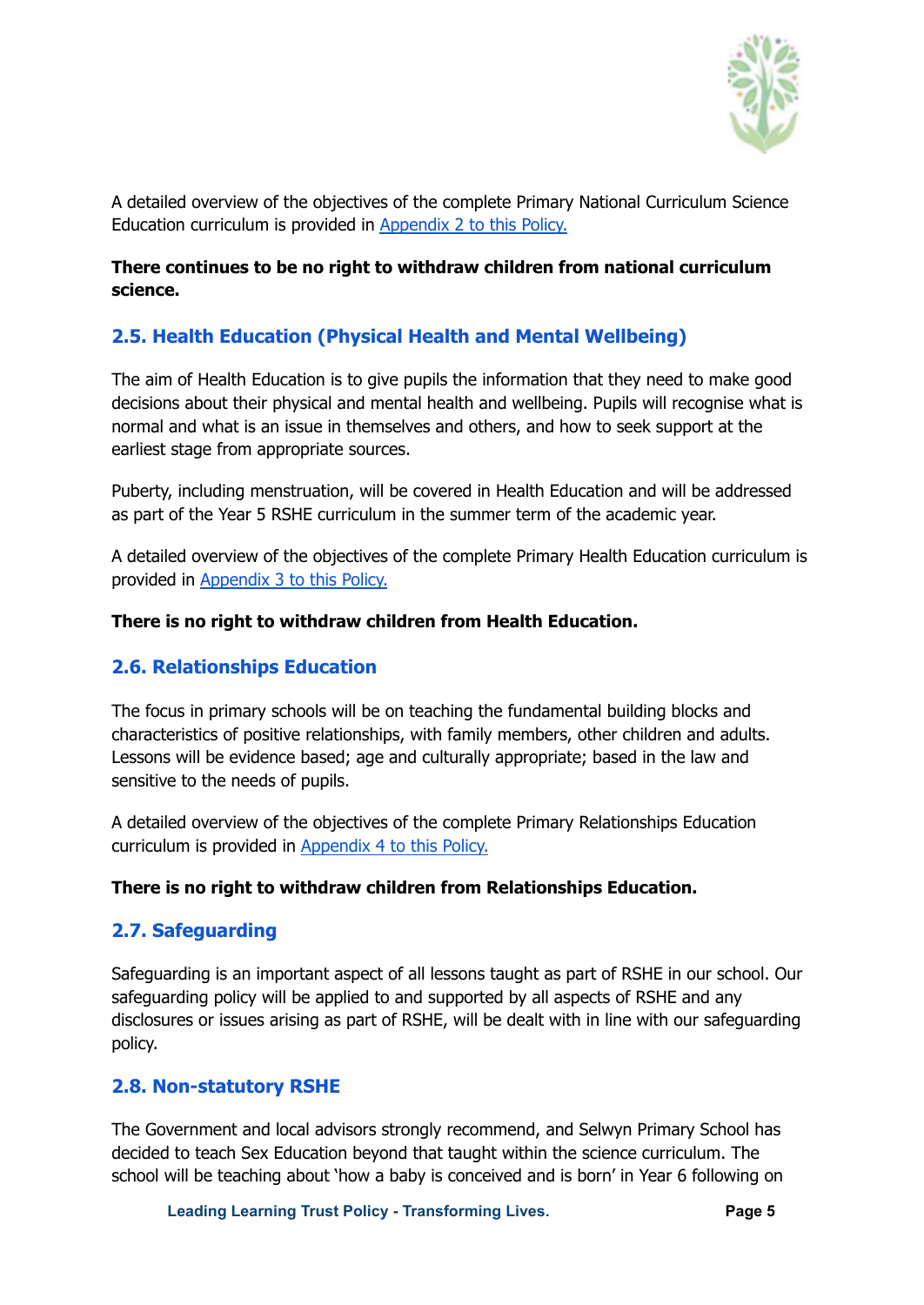

from the national science curriculum, which teaches about sexual reproduction in mammals in Year 5. Sex education at Selwyn Primary School will be taught by trained staff in an age appropriate and sensitive way and we believe will help to ready children for their move to secondary school.

#### <span id="page-5-0"></span>**2.8.1. Right of parents/carers to withdraw children from non-statutory RSHE**

Parents/carers have a right to withdraw their children from non-statutory RSHE, i.e. 'how a human baby is conceived and is born', following a meeting with a member of the Senior Leadership Team (SLT) to discuss their concerns. The school will document this process.

## <span id="page-5-1"></span>**2.9. Equality**

The school will comply with the relevant requirements of the Equality Act 2010 and the Public Sector Equalities Duty (2014): schools must not unlawfully discriminate against pupils or allow children to be bullied because of their age, sex, race, disability, religion or belief, gender reassignment, pregnancy or maternity, marriage or civil partnership, or sexual orientation (Protected Characteristics).

The delivery of the content of RSHE will be made accessible to all pupils, including those with SEND.

Our school celebrates difference and diversity. The bullying of anyone for any reason is not acceptable. It is expected that our Relationships Education curriculum will lead to a stronger sense of community, mutual respect and give pupils a sense of responsibility. This will help to keep Selwyn Primary School a safe, inclusive and caring place for all, upholding the core values and ethos of the school.

#### <span id="page-5-2"></span>**2.10. RSHE delivery**

RSHE will taught as a weekly lesson lasting 30 minutes. RSHE will also be taught through other areas of the curriculum including science, physical and religious education. Curriculum subject content will also be covered by school events such as Anti-Bullying Week and Children's Mental Health Week. All lessons will be delivered by class teachers. Class teachers will have training to prepare them for delivering the content of the lessons. In some instances, content will be delivered by the school nurse or an external provider.

## <span id="page-5-3"></span>**2.11. Answering difficult questions**

Staff are aware that views around RSHE related issues are varied. However, while personal views are respected, all RSHE objectives are taught without bias. Topics are presented using a variety of views and beliefs so that pupils can form their own, informed opinions but also respect others that may have a different opinion. Both formal and informal RSHE arising from pupils' questions are answered according to the age and maturity of the pupil(s)

**Leading Learning Trust Policy - Transforming Lives. Page 6**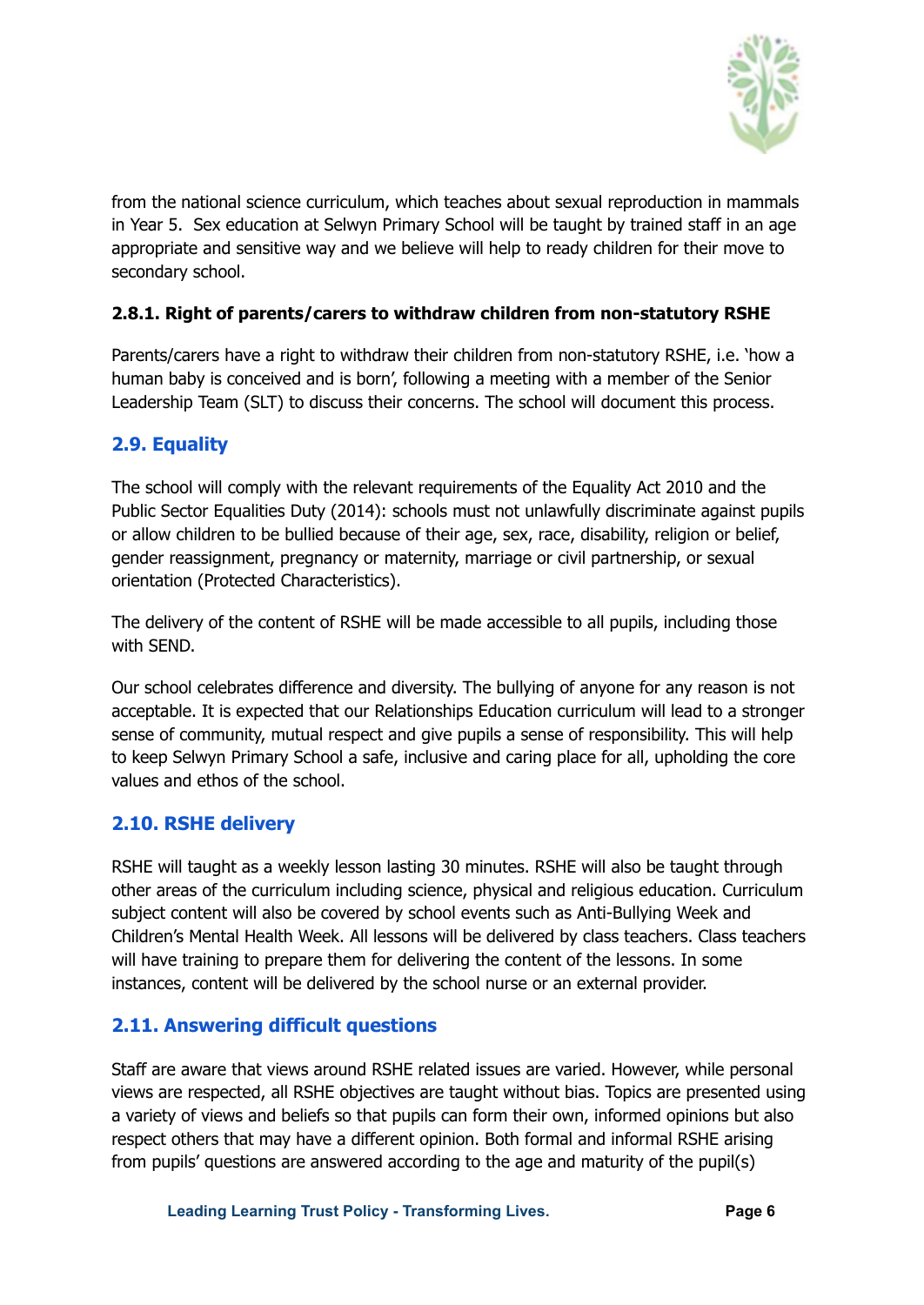

concerned. Questions do not have to be answered directly and may be addressed individually later. The school believes that individual teachers must use their skill and discretion in this area and refer to the RSHE curriculum leader or Designated Safeguarding Team if they are concerned.

## <span id="page-6-0"></span>**2.12. Monitoring, evaluation and assessment**

To ensure that the teaching and learning in RSHE in our school is of the highest standard, it will be monitored by our RSHE curriculum leader and the Leadership Team. The school will assess the effectiveness of the aims, content and methods in promoting pupils' learning by lesson observations, sampling teachers' planning and feedback from parents. The effectiveness of the RSHE programme will be evaluated by assessing children's learning and implementing change if required.

#### <span id="page-6-1"></span>**2.13. Resources**

The school will draw from a number of educational resources, including, but not limited to: Jigsaw 3-11 scheme of learning, NSPCC and PSHE Association resources.

It is the role of the RSHE curriculum leader to ensure that the resources used in all lessons:

- Reflect the needs and ages of pupils.
- Reflect the cultural diversity of the school community.
- Are reviewed and updated when this policy is revised.

#### <span id="page-6-2"></span>**2.14. RSHE curriculum leader**

It is the aim of Selwyn Primary School to provide all our pupils with high quality, pupil sensitive, evidence based and age and developmentally appropriate RSHE that is sensitive to our pupils' background and needs. If there are any questions about the content of the curriculum, then please contact the RSHE curriculum leader or headteacher for clarification.

Developed from materials shared with Jo Sell from Tower Hamlets LA and used with permission

Approved by: Newham LA; Newham SACRE, NAPNH and NASH

Prepared in consultation with: see [Appendix](#page-7-0) 1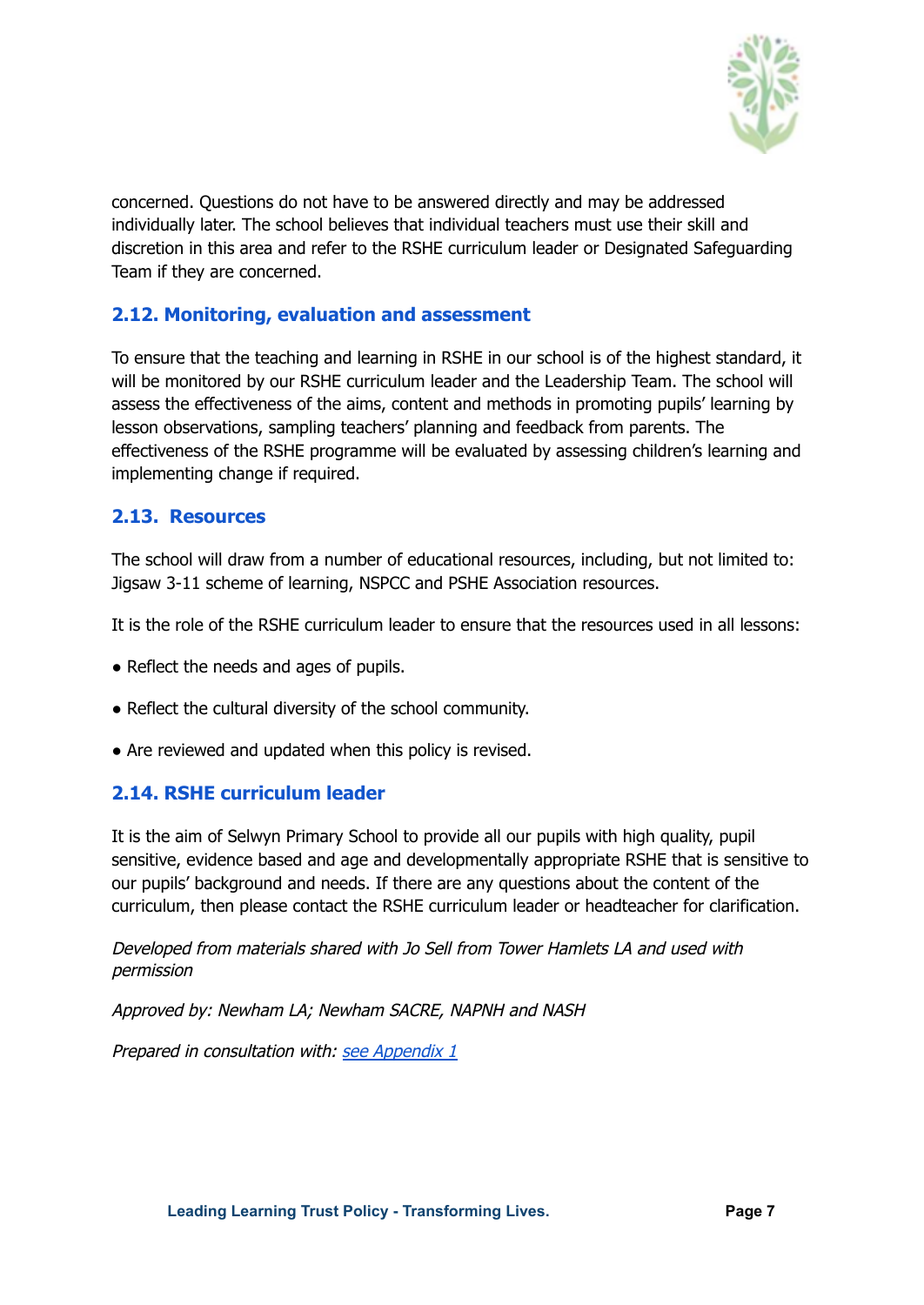

## <span id="page-7-0"></span>**2.15. Appendix 1 - Groups and individuals consulted in the review of this Policy further to new government guidance**

Young people's sexual health services

Parents/Carers: consultation with over 30 governors who are Newham parents/carers

LGBT+ community: Individuals, groups and teachers who identify as LGBT+

Councilors: Briefing and consultation with over 30

Teachers: 80+ attended training, 55+ attended Network Meetings

Other boroughs: Birmingham, Redbridge and Tower Hamlets RSE leads

Governors & trustees: approximately 130 attended training at Education Space on RSHE

Faith groups: 20 Survey Monkey responses and meeting held with 30 Imams

SACRE: 19 different individuals representing Muslims (Sunni and Shia), Christians , Catholic and protestant, Hindus, Buddhists, Jews, Sikhs and Humanists

Pupils: carried out in December with three primary and three secondary schools, involving approximately 130 pupils

SEND educational services

DfE and Ofsted

Head Teachers including Nursery Head Teachers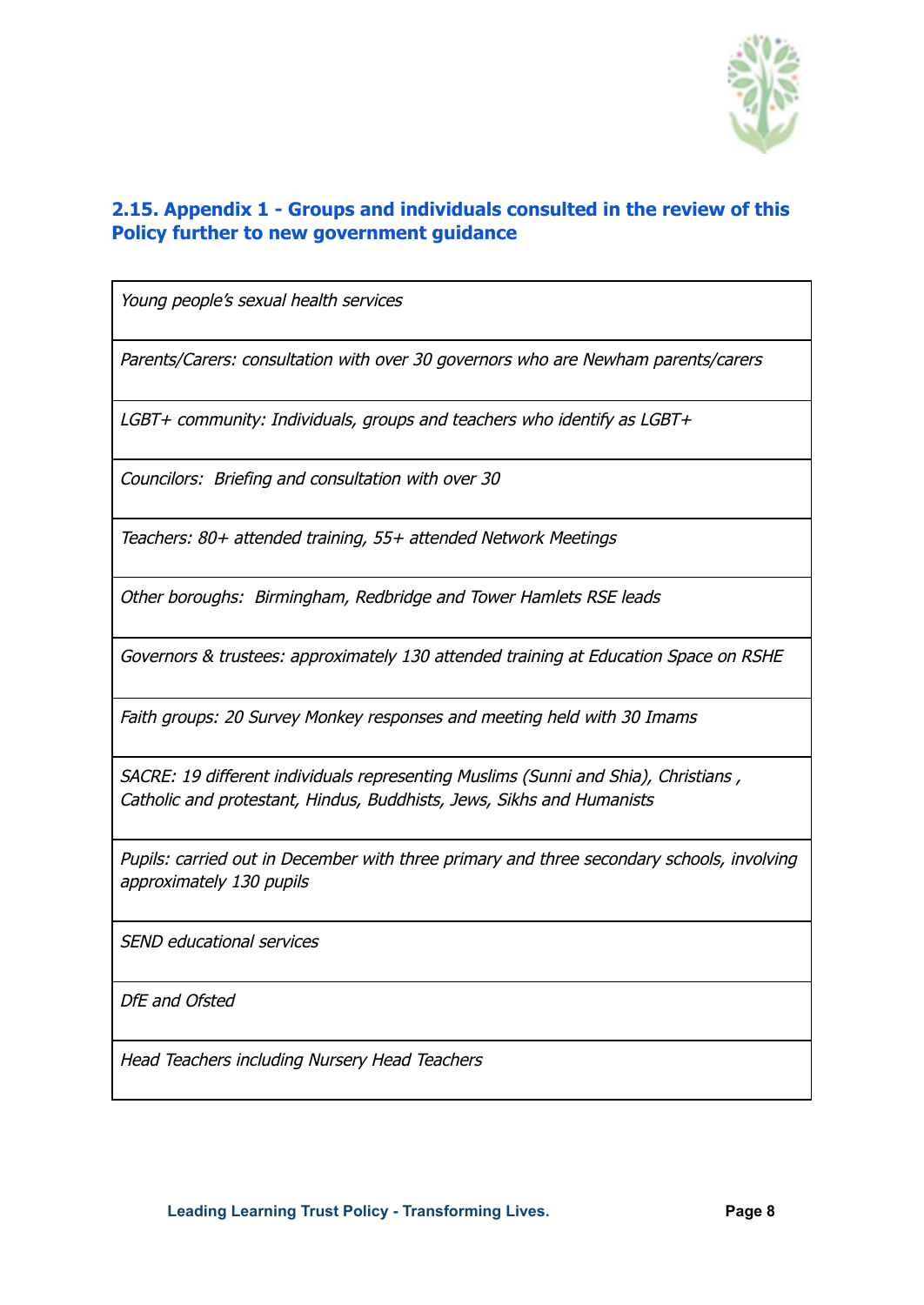

# <span id="page-8-0"></span>**2.16. Appendix 2 - National Curriculum Science Education in the RSE Curriculum**

#### <span id="page-8-1"></span>**2.16.1. Key Stage 1 (age 5-7 years)**

Year 1 pupils should be taught to:

• Identify, name, draw and label the basic parts of the human body and say which part of the body is associated with each sense.

Year 2 pupils should be taught to:

- Notice that animals, including humans, have offspring which grow into adults.
- Describe the importance for humans of exercise, eating the right amounts of different types of food, and hygiene.

#### <span id="page-8-2"></span>**2.16.2. Key Stage 2 (age 7-11 years)**

Year 5 pupils should be taught to:

- Describe the life process of reproduction in some plants and animals
- Describe the changes as humans develop to old age

Year 6 pupils should be taught to:

• Recognise that living things produce offspring of the same kind, but normally offspring vary and are not identical to their parents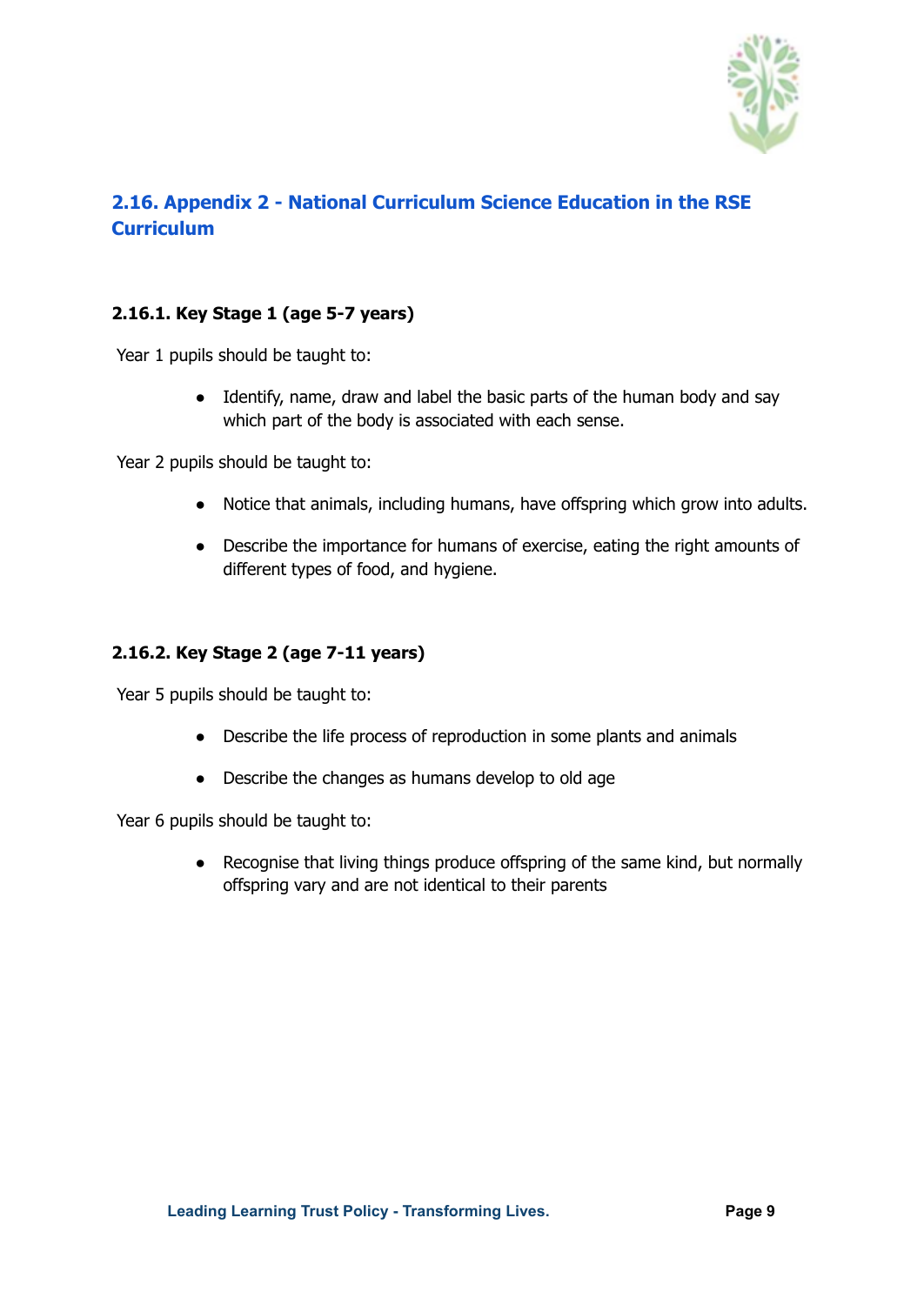

# <span id="page-9-0"></span>**2.17. Appendix 3 - Overall objectives of the Physical Health and Mental Wellbeing Curriculum**

| <b>Mental</b> | • that mental wellbeing is a normal part of daily life, in the same way as physical health.                                                                                                                                                                                                     |
|---------------|-------------------------------------------------------------------------------------------------------------------------------------------------------------------------------------------------------------------------------------------------------------------------------------------------|
| wellbeing     | • that there is a normal range of emotions (e.g. happiness, sadness, anger, fear, surprise,<br>nervousness) and scale of emotions that all humans experience in relation to different<br>experiences and situations.                                                                            |
|               | • how to recognise and talk about their emotions, including having a varied vocabulary of<br>words to use when talking about their own and others' feelings.                                                                                                                                    |
|               | • how to judge whether what they are feeling and how they are behaving is appropriate<br>and proportionate. • the benefits of physical exercise, time outdoors, community<br>participation, voluntary and service-based activity on mental wellbeing and happiness.                             |
|               | • simple self-care techniques, including the importance of rest, time spent with friends and<br>family and the benefits of hobbies and interests.                                                                                                                                               |
|               | • isolation and loneliness can affect children and that it is very important for children to<br>discuss their feelings with an adult and seek support.                                                                                                                                          |
|               | • that bullying (including cyberbullying) has a negative and often lasting impact on mental<br>wellbeing.                                                                                                                                                                                       |
|               | • where and how to seek support (including recognising the triggers for seeking support),<br>including whom in school they should speak to if they are worried about their own or<br>someone else's mental wellbeing or ability to control their emotions (including issues arising<br>online). |
|               | • it is common for people to experience mental ill health. For many people who do, the<br>problems can be resolved if the right support is made available, especially if accessed early<br>enough.                                                                                              |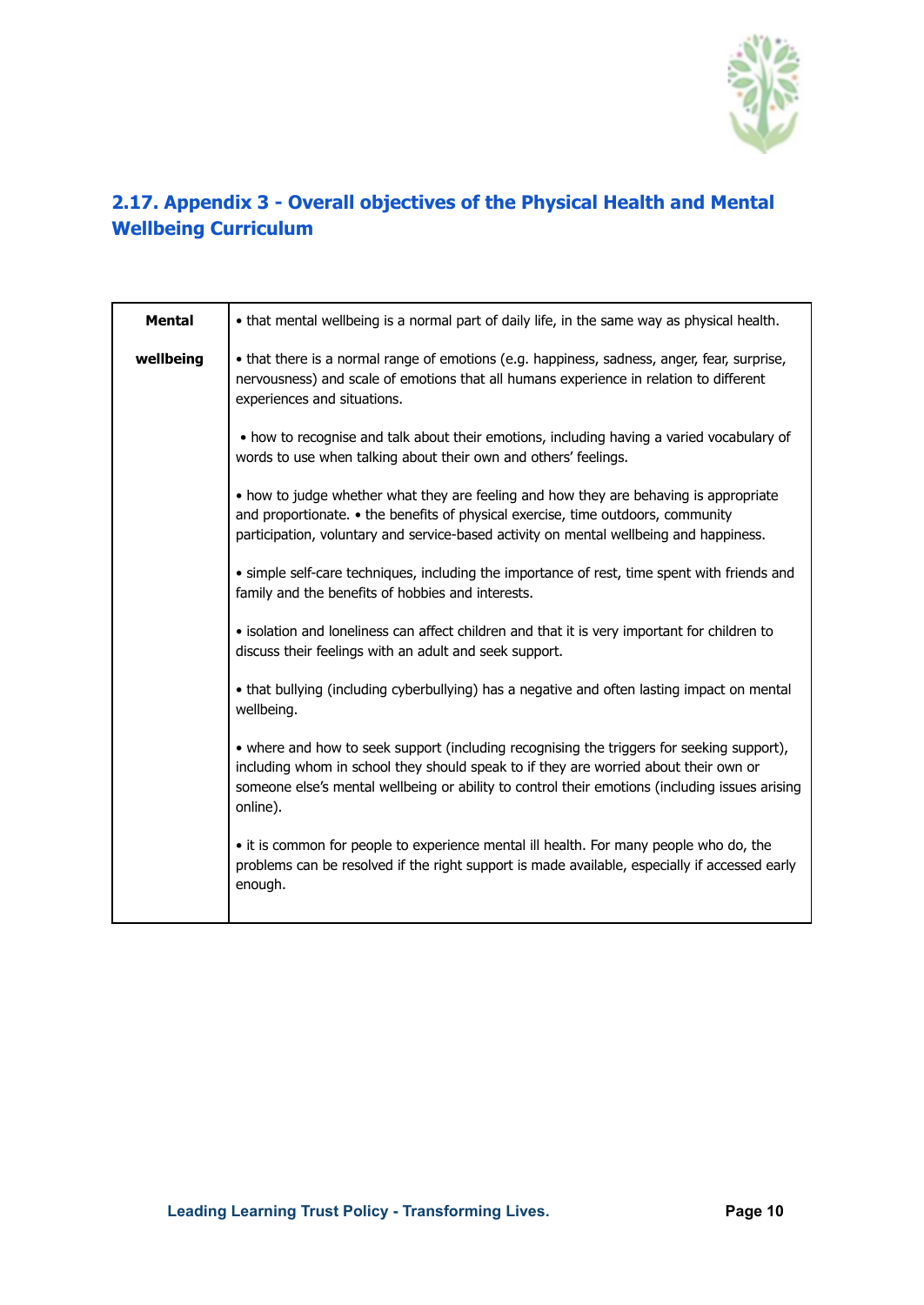

| <b>Internet</b>       | • that for most people the internet is an integral part of life and has many benefits.                                                                                                                                            |  |  |  |  |
|-----------------------|-----------------------------------------------------------------------------------------------------------------------------------------------------------------------------------------------------------------------------------|--|--|--|--|
| safety and<br>harms   | • about the benefits of rationing time spent online, the risks of excessive time spent on<br>electronic devices and the impact of positive and negative content online on their own and<br>others' mental and physical wellbeing. |  |  |  |  |
|                       | • how to consider the effect of their online actions on others and know how to recognise<br>and display respectful behaviour online and the importance of keeping personal information<br>private.                                |  |  |  |  |
|                       | • why social media, some computer games and online gaming, for example, are age<br>restricted.                                                                                                                                    |  |  |  |  |
|                       | • that the internet can also be a negative place where online abuse, trolling, bullying and<br>harassment can take place, which can have a negative impact on mental health.                                                      |  |  |  |  |
|                       | • how to be a discerning consumer of information online including understanding that<br>information, including that from search engines, is ranked, selected and targeted.                                                        |  |  |  |  |
|                       | • where and how to report concerns and get support with issues online.                                                                                                                                                            |  |  |  |  |
| <b>Physical</b>       | • the characteristics and mental and physical benefits of an active lifestyle.                                                                                                                                                    |  |  |  |  |
| health and<br>fitness | • the importance of building regular exercise into daily and weekly routines and how to<br>achieve this; for example walking or cycling to school, a daily active mile or other forms of<br>regular, vigorous exercise.           |  |  |  |  |
|                       |                                                                                                                                                                                                                                   |  |  |  |  |
|                       | • the risks associated with an inactive lifestyle (including obesity).                                                                                                                                                            |  |  |  |  |
|                       | . how and when to seek support including which adults to speak to in school if they are<br>worried about their health.                                                                                                            |  |  |  |  |
| <b>Healthy</b>        | • what constitutes a healthy diet (including understanding calories and other nutritional<br>content).                                                                                                                            |  |  |  |  |
| eating                | • the principles of planning and preparing a range of healthy meals.                                                                                                                                                              |  |  |  |  |
|                       | • the characteristics of a poor diet and risks associated with unhealthy eating (including,<br>for example, obesity and tooth decay) and other behaviours (e.g. the impact of alcohol on<br>diet or health)                       |  |  |  |  |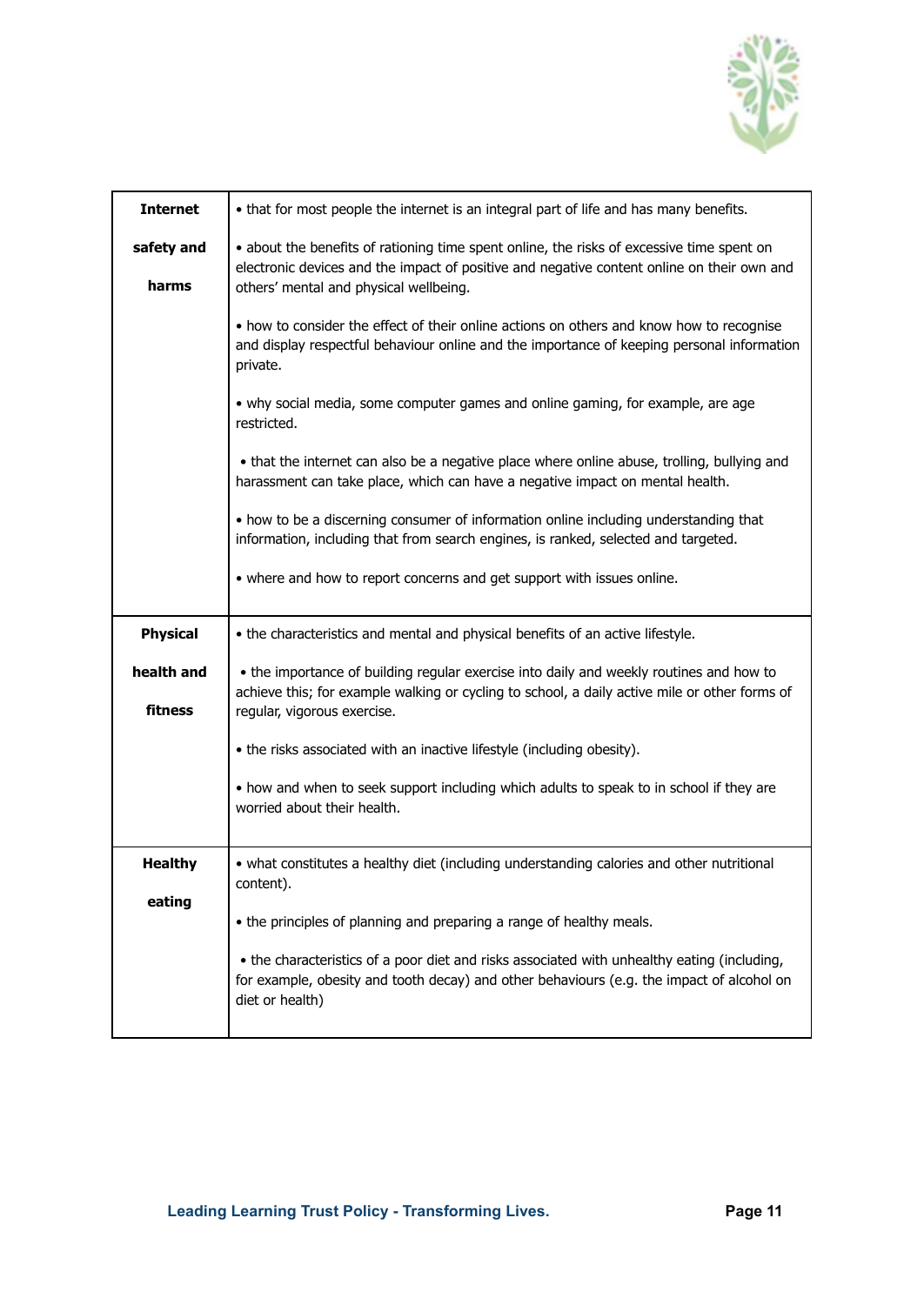

| Drugs,<br>alcohol<br>and<br>tobacco                         | . the facts about legal and illegal harmful substances and associated risks, including<br>smoking, alcohol use and drug-taking.                                                                                                                                                                                                                                                                                                                                                                                                                                                                                                                                                                                                               |
|-------------------------------------------------------------|-----------------------------------------------------------------------------------------------------------------------------------------------------------------------------------------------------------------------------------------------------------------------------------------------------------------------------------------------------------------------------------------------------------------------------------------------------------------------------------------------------------------------------------------------------------------------------------------------------------------------------------------------------------------------------------------------------------------------------------------------|
| Health and<br>prevention                                    | how to recognise early signs of physical illness, such as weight loss, or unexplained<br>changes to the body.<br>• about safe and unsafe exposure to the sun, and how to reduce the risk of sun damage,<br>including skin cancer.<br>. the importance of sufficient good quality sleep for good health and that a lack of sleep<br>can affect weight, mood and ability to learn.<br>. about dental health and the benefits of good oral hygiene and dental flossing, including<br>regular check-ups at the dentist.<br>• about personal hygiene and germs including bacteria, viruses, how they are spread and<br>treated, and the importance of handwashing.<br>• the facts and science relating to allergies, immunisation and vaccination. |
| <b>Basic first</b><br>aid<br>Changing<br>adolescent<br>body | • how to make a clear and efficient call to emergency services if necessary.<br>• concepts of basic first-aid, for example dealing with common injuries, including head<br>injuries.<br>• key facts about puberty and the changing adolescent body, particularly from age 9<br>through to age 11, including physical and emotional changes. • about menstrual wellbeing<br>including the key facts about the menstrual cycle.                                                                                                                                                                                                                                                                                                                 |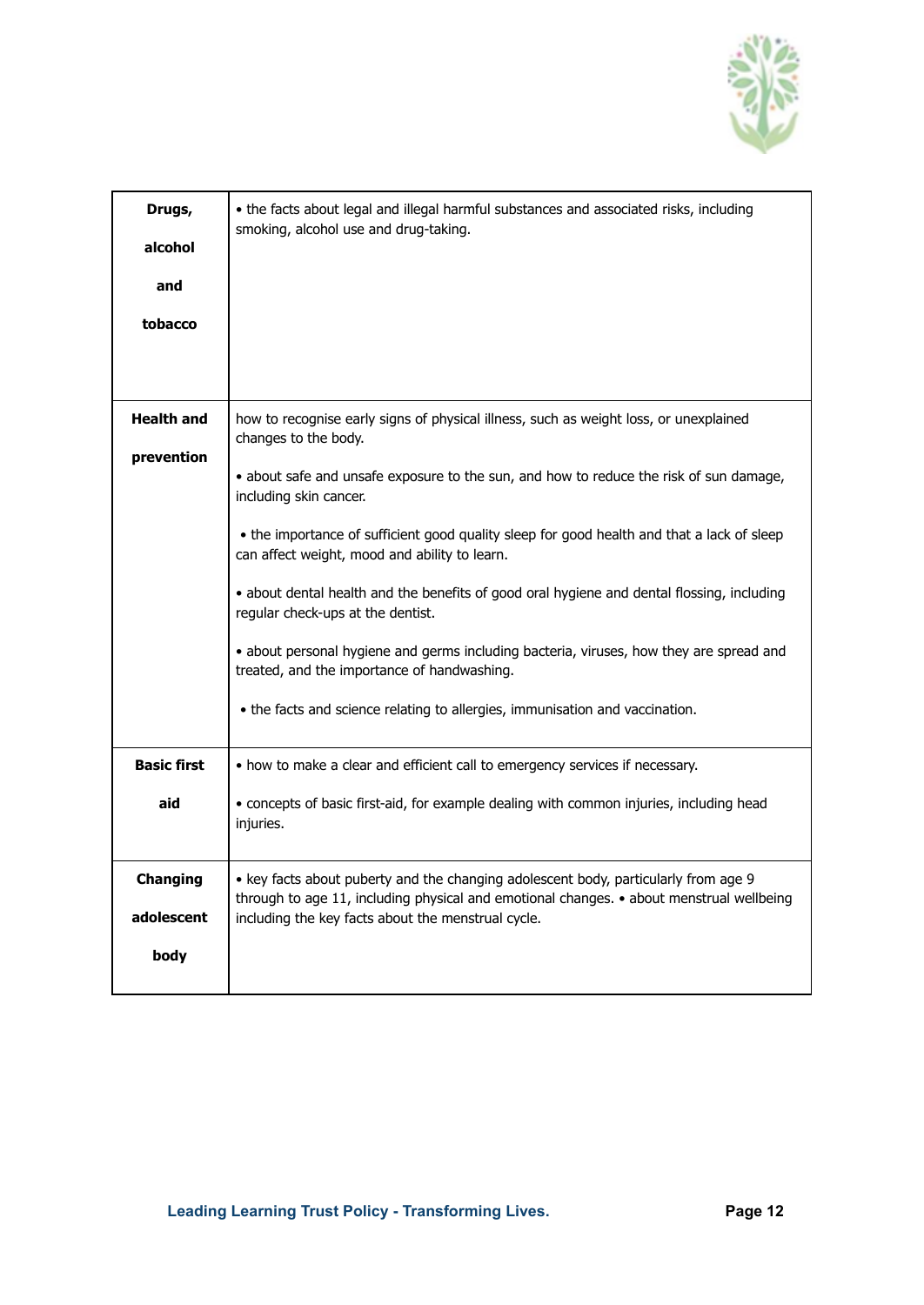

# <span id="page-12-0"></span>**2.18. Appendix 4 - Overall objectives of the Relationships Education Curriculum**

| <b>Families and</b> | • that families are important for children growing up because they can give love, security<br>and stability.                                                                                                                                                                                                                  |  |  |  |  |  |
|---------------------|-------------------------------------------------------------------------------------------------------------------------------------------------------------------------------------------------------------------------------------------------------------------------------------------------------------------------------|--|--|--|--|--|
| people who          |                                                                                                                                                                                                                                                                                                                               |  |  |  |  |  |
| care for me         | . the characteristics of healthy family life, commitment to each other, including in times of<br>difficulty, protection and care for children and other family members, the importance of<br>spending time together and sharing each other's lives.                                                                           |  |  |  |  |  |
|                     | . that others' families, either in school or in the wider world, sometimes look different from<br>their family, but that they should respect those differences and know that other children's<br>families are also characterised by love and care.                                                                            |  |  |  |  |  |
|                     | . that stable, caring relationships, which may be of different types, are at the heart of<br>happy families, and are important for children's security as they grow up.                                                                                                                                                       |  |  |  |  |  |
|                     | . that marriage represents a formal and legally recognised commitment of two people to<br>each other which is intended to be lifelong.                                                                                                                                                                                        |  |  |  |  |  |
|                     | • how to recognise if family relationships are making them feel unhappy or unsafe, and<br>how to seek help or advice from others if needed.                                                                                                                                                                                   |  |  |  |  |  |
| Caring              | • how important friendships are in making us feel happy and secure, and how people<br>choose and make friends.                                                                                                                                                                                                                |  |  |  |  |  |
| friendships         | • the characteristics of friendships, including mutual respect, truthfulness, trustworthiness,<br>loyalty, kindness, generosity, trust, sharing interests and experiences and support with<br>problems and difficulties.                                                                                                      |  |  |  |  |  |
|                     | • that healthy friendships are positive and welcoming towards others, and do not make<br>others feel lonely or excluded. • that most friendships have ups and downs, and that these<br>can often be worked through so that the friendship is repaired or even strengthened, and<br>that resorting to violence is never right. |  |  |  |  |  |
|                     | • how to recognise who to trust and who not to trust, how to judge when a friendship is<br>making them feel unhappy or uncomfortable, managing conflict, how to manage these<br>situations and how to seek help or advice from others, if needed                                                                              |  |  |  |  |  |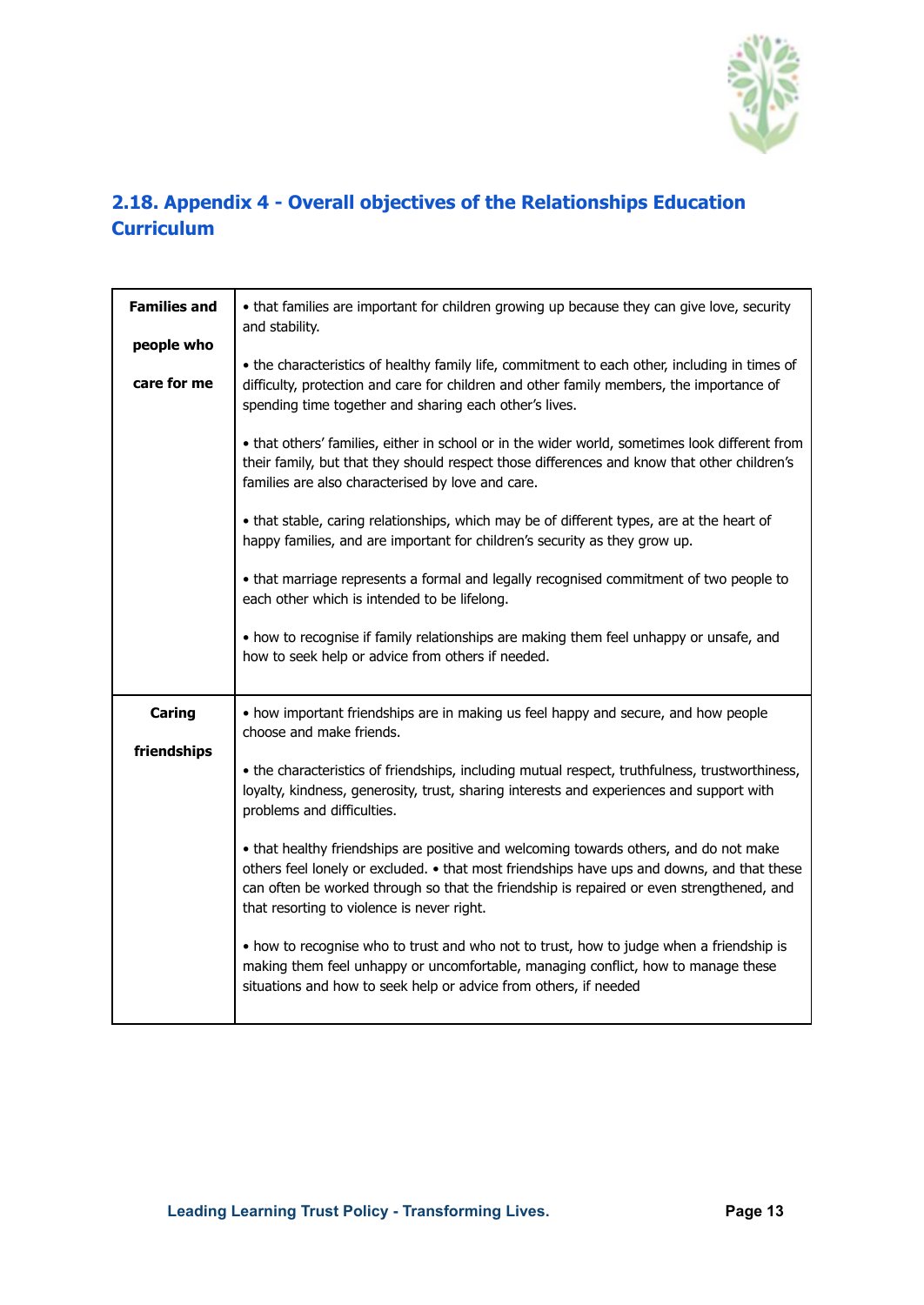

| <b>Respectful</b><br>relationships | • the importance of respecting others, even when they are very different from them (for<br>example, physically, in character, personality or backgrounds), or make different choices or<br>have different preferences or beliefs. |  |  |  |  |  |  |  |
|------------------------------------|-----------------------------------------------------------------------------------------------------------------------------------------------------------------------------------------------------------------------------------|--|--|--|--|--|--|--|
|                                    | • practical steps they can take in a range of different contexts to improve or support<br>respectful relationships.                                                                                                               |  |  |  |  |  |  |  |
|                                    | • the conventions of courtesy and manners.                                                                                                                                                                                        |  |  |  |  |  |  |  |
|                                    | • the importance of self-respect and how this links to their own happiness.                                                                                                                                                       |  |  |  |  |  |  |  |
|                                    | • that in school and in the wider society they can expect to be treated with respect by<br>others, and that in turn they should show due respect to others, including those in<br>positions of authority                          |  |  |  |  |  |  |  |
| <b>Online</b><br>relationships     | • that people sometimes behave differently online, including by pretending to be someone<br>they are not.                                                                                                                         |  |  |  |  |  |  |  |
|                                    | • that the same principles apply to online relationships as to face-to face relationships,<br>including the importance of respect for others online including when we are anonymous.                                              |  |  |  |  |  |  |  |
|                                    | • the rules and principles for keeping safe online, how to recognise risks, harmful content<br>and contact, and how to report them.                                                                                               |  |  |  |  |  |  |  |
|                                    | • how to critically consider their online friendships and sources of information, including<br>awareness of the risks associated with people they have never met.                                                                 |  |  |  |  |  |  |  |
|                                    | • how information and data is shared and used online.                                                                                                                                                                             |  |  |  |  |  |  |  |
| <b>Being safe</b>                  | • what sorts of boundaries are appropriate in friendships with peers and others (including<br>in a digital context).                                                                                                              |  |  |  |  |  |  |  |
|                                    | • about the concept of privacy and the implications of it for both children and adults;<br>including that it is not always right to keep secrets if they relate to being safe.                                                    |  |  |  |  |  |  |  |
|                                    | • that each person's body belongs to them, and the differences between appropriate and<br>inappropriate or unsafe physical, and other, contact.                                                                                   |  |  |  |  |  |  |  |
|                                    | • how to respond safely and appropriately to adults they may encounter (in all contexts,<br>including online) whom they do not know.                                                                                              |  |  |  |  |  |  |  |
|                                    | . how to recognise and report feelings of being unsafe or feeling bad about any adult.                                                                                                                                            |  |  |  |  |  |  |  |
|                                    | • how to ask for advice or help for themselves or others, and to keep trying until they are<br>heard.                                                                                                                             |  |  |  |  |  |  |  |
|                                    | • how to report concerns or abuse, and the vocabulary and confidence needed to do so.                                                                                                                                             |  |  |  |  |  |  |  |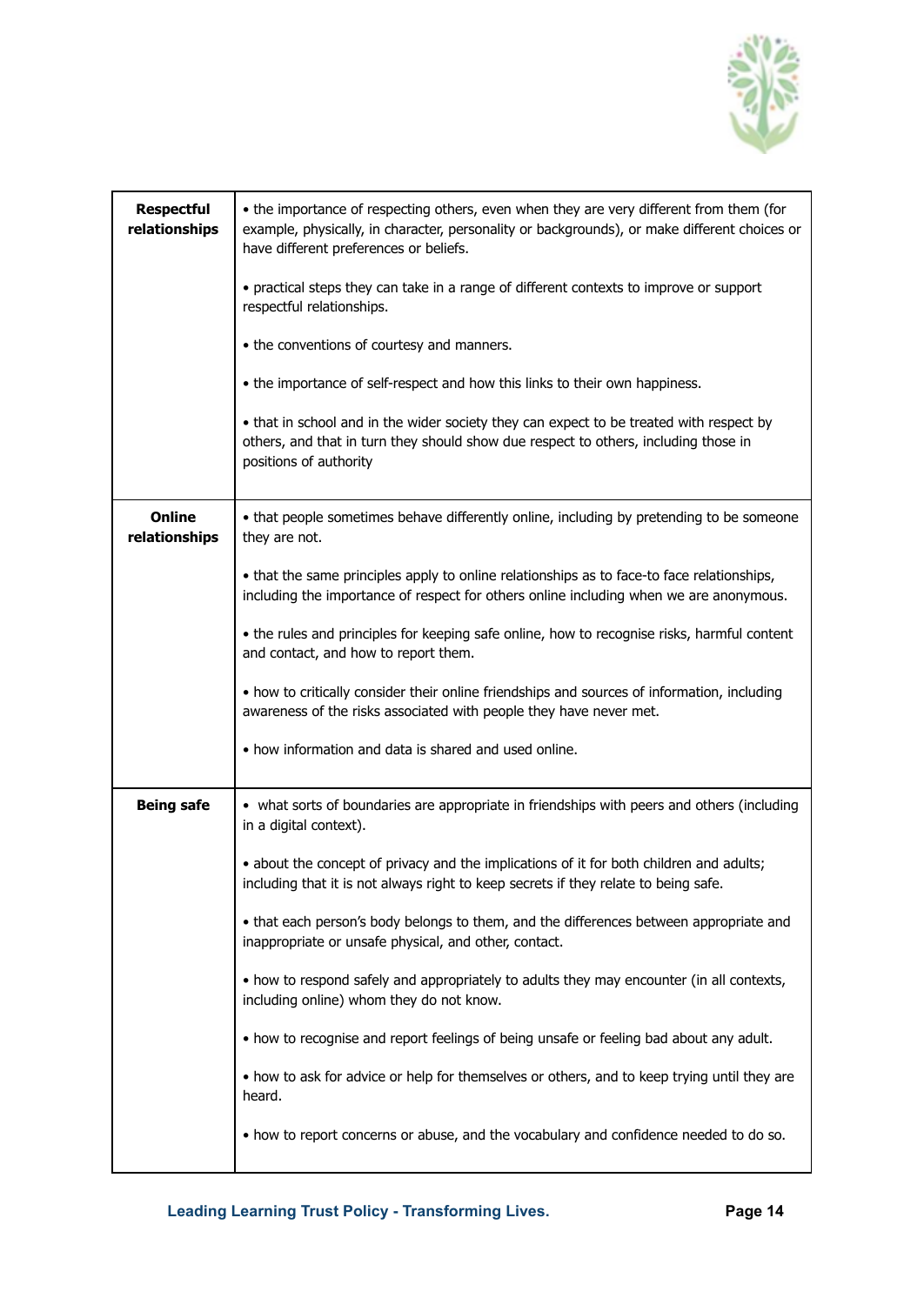

| • where to get advice e.g. family, school and/or other sources. |  |
|-----------------------------------------------------------------|--|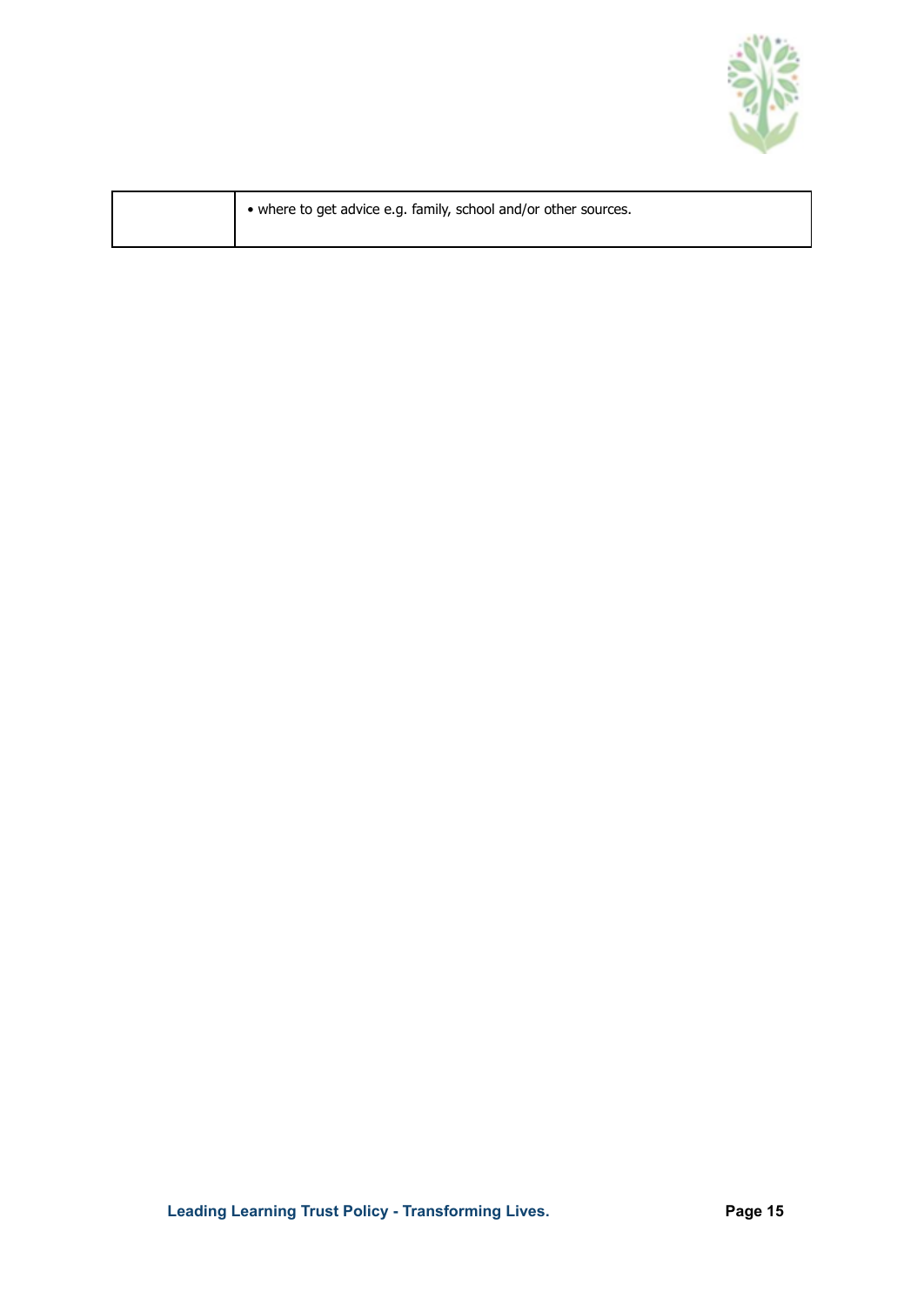

# <span id="page-15-0"></span>**2.19. Appendix 5 - RSHE - long term overview of the Primary Curriculum**

| 2020-2021   | Autumn 1                | Autumn 2                         | Spring 1                | Spring 2          | Summer 1      | Summer 2                |
|-------------|-------------------------|----------------------------------|-------------------------|-------------------|---------------|-------------------------|
| <b>EYFS</b> | Being Me in my<br>World | Celebrating<br><b>Difference</b> | Dreams and Goals        | Healthy Me        | Relationships | Growing and<br>Changing |
| Year 1      | Being Me in my<br>World | Celebrating<br><b>Difference</b> | Dreams and Goals        | <b>Healthy Me</b> | Relationships | Growing and<br>Changing |
| Year 2      | Being Me in my<br>World | Celebrating<br><b>Difference</b> | <b>Dreams and Goals</b> | Healthy Me        | Relationships | Growing and<br>Changing |
| Year 3      | Being Me in my<br>World | Celebrating<br><b>Difference</b> | Dreams and Goals        | <b>Healthy Me</b> | Relationships | Growing and<br>Changing |
| Year 4      | Being Me in my<br>World | Celebrating<br><b>Difference</b> | Dreams and Goals        | <b>Healthy Me</b> | Relationships | Growing and<br>Changing |
| Year 5      | Being Me in my<br>World | Celebrating<br><b>Difference</b> | Dreams and Goals        | <b>Healthy Me</b> | Relationships | Growing and<br>Changing |
| Year 6      | Being Me in my<br>World | Celebrating<br><b>Difference</b> | Dreams and Goals        | Healthy Me        | Relationships | Growing and<br>Changing |

| 2020-2021   | Autumn 1                                                                                                                                                                                                 | Autumn 2                                                                                                                                                                                             | Spring 1                                                                                                                                                                                                                                                                  | Spring 2                                                                                                                                                                                                      | Summer 1                                                                                                                                                                                                                                                                             | Summer 2                                                                                                                                                                                                                                                       |
|-------------|----------------------------------------------------------------------------------------------------------------------------------------------------------------------------------------------------------|------------------------------------------------------------------------------------------------------------------------------------------------------------------------------------------------------|---------------------------------------------------------------------------------------------------------------------------------------------------------------------------------------------------------------------------------------------------------------------------|---------------------------------------------------------------------------------------------------------------------------------------------------------------------------------------------------------------|--------------------------------------------------------------------------------------------------------------------------------------------------------------------------------------------------------------------------------------------------------------------------------------|----------------------------------------------------------------------------------------------------------------------------------------------------------------------------------------------------------------------------------------------------------------|
| <b>EYFS</b> | <b>Being Me in my</b><br>World<br>Self-identity<br>Understanding feelings<br>Being in a classroom<br>Being gentle Rights and<br>responsibilities                                                         | Celebrating<br><b>Difference</b><br>Identifying talents<br>Being special<br><b>Families</b><br>Where we live<br>Making friends<br>Standing up for yourself                                           | <b>Dreams</b> and<br>Goals<br>Challenges<br>Perseverance<br><b>Goal-setting</b><br>Overcoming obstacles<br>Seeking help<br>Jobs<br>Achieving goals                                                                                                                        | <b>Healthy Me</b><br><b>Exercising bodies</b><br>Physical activity<br>Healthy food<br>Sleep<br>Keeping clean<br>Safety                                                                                        | <b>Relationships</b><br>Family life<br>Friendships<br>Breaking friendships<br>Falling out<br>Dealing with bullying<br>Being a good friend                                                                                                                                            | <b>Growing and Changing</b><br><b>Bodies</b><br>Respecting my body<br>Growing up<br>Growth and change<br>Fun and fears<br>Celebrations                                                                                                                         |
| Year 1      | <b>Being Me in my</b><br>World<br>Feeling special and safe<br>Being part of a class<br>Rights and<br>responsibilities Rewards<br>and feeling proud<br><b>Consequences Owning</b><br>the Learning Chartel | Celebrating<br><b>Difference</b><br>Similarities and differences<br>Understanding bullying<br>and knowing how to deal<br>with it<br>Making new friends<br>Celebrating the differences<br>in everyone | <b>Dreams</b> and<br>Goals<br>Setting goals<br>Identifying successes and<br>achievements<br>Learning styles<br>Working well and<br>celebrating achievement<br>with a partner<br>Tackling new challenges<br>Identifying and<br>overcoming obstacles<br>Feelings of success | <b>Healthy Me</b><br>Keeping myself healthy<br>Healthier lifestyle choices<br>Keeping clean<br>Being safe<br>Medicine safety/safety<br>with household items Road<br>safety<br>Linking health and<br>happinesS | <b>Relationships</b><br>Belonging to a family<br>Making friends/being a good<br>friend<br>Physical contact preferences<br>People who help us<br>Oualities as a friend and<br>person Self-acknowledgement<br>Being a good friend to<br>myself<br>Celebrating special<br>relationships | <b>Growing and Changing</b><br>Life cycles - animal and human<br>Changes in me<br>Changes since being a baby<br>Differences between female and<br>male bodies (correct terminology)<br>Linking growing and learning<br>Coping with change<br><b>Transition</b> |
| Year 2      | <b>Being Me in my</b><br>World<br>New academic year<br>Rights and<br>responsibilities<br>Rewards and<br>consequences<br>Safe and fair learning<br>environment                                            | Celebrating<br><b>Difference</b><br>Assumptions and<br>stereotypes about gender<br>Understanding bullving<br>Standing up for self and<br>others<br>Making new friends<br>Gender diversity            | <b>Dreams</b> and<br>Goals<br>Achieving realistic goals<br>Perseverance Learning<br>strengths Learning with<br>others Group co-operation<br>Contributing to and<br>sharing success                                                                                        | <b>Healthy Me</b><br>Motivation<br>Healthier choices<br>Relaxation<br>Healthy eating and<br>nutrition<br>Healthier snacks and<br>sharing<br>food                                                              | <b>Relationships</b><br>Different types of family<br>Physical contact boundaries<br>Friendship and conflict<br>Secrets<br>Trust and appreciation<br>Expressing appreciation for<br>special<br>relationships                                                                          | <b>Growing and Changing</b><br>Life cycles in nature<br>Growing from young to old<br>Increasing independence<br>Assertiveness<br>Preparing for transition                                                                                                      |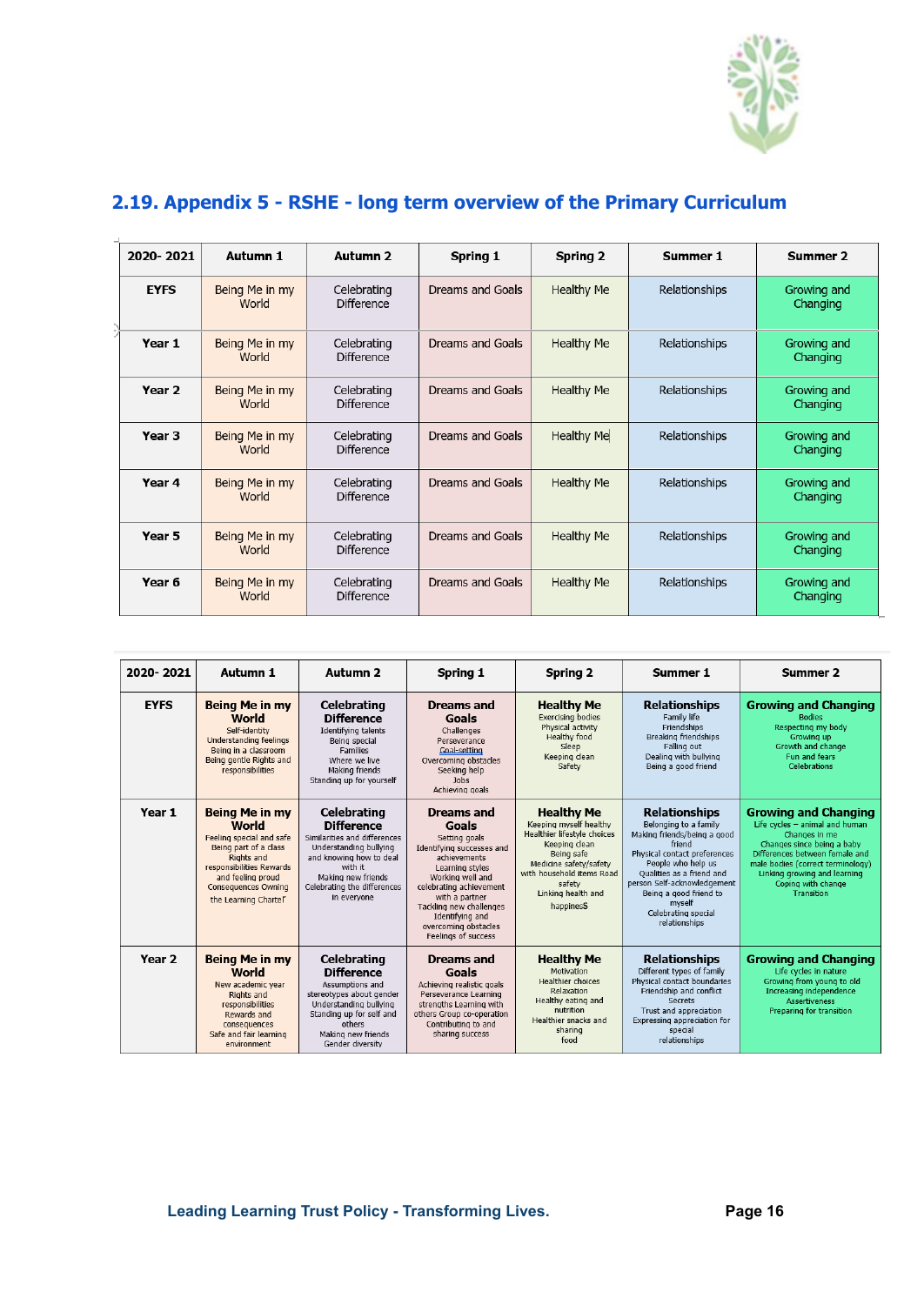

| 2020-2021         | Autumn 1                                                                                                                                                                                                                                                        | Autumn 2                                                                                                                                                                                                                                                                    | Spring 1                                                                                                                                                                                                                                                                              | Spring 2                                                                                                                                                                                                                                                           | Summer 1                                                                                                                                                                                                                                                                                                                                               | Summer 2                                                                                                                                                                  |
|-------------------|-----------------------------------------------------------------------------------------------------------------------------------------------------------------------------------------------------------------------------------------------------------------|-----------------------------------------------------------------------------------------------------------------------------------------------------------------------------------------------------------------------------------------------------------------------------|---------------------------------------------------------------------------------------------------------------------------------------------------------------------------------------------------------------------------------------------------------------------------------------|--------------------------------------------------------------------------------------------------------------------------------------------------------------------------------------------------------------------------------------------------------------------|--------------------------------------------------------------------------------------------------------------------------------------------------------------------------------------------------------------------------------------------------------------------------------------------------------------------------------------------------------|---------------------------------------------------------------------------------------------------------------------------------------------------------------------------|
|                   | Valuing contributions<br>Choices<br>Recognising feelings                                                                                                                                                                                                        | Celebrating difference and<br>remaining friends                                                                                                                                                                                                                             |                                                                                                                                                                                                                                                                                       |                                                                                                                                                                                                                                                                    |                                                                                                                                                                                                                                                                                                                                                        |                                                                                                                                                                           |
| Year <sub>3</sub> | <b>Being Me in my</b><br>World<br>Setting personal goals<br>Self-identity and worth<br>Positivity in challenges<br>Rules, rights and<br>responsibilities<br>Rewards and<br>consequences<br>Responsible choices<br>Seeing things from<br>others'<br>perspectives | Celebrating<br><b>Difference</b><br>Families and their<br>differences<br>Family conflict and how to<br>manage it (child-centred)<br>Witnessing bullying and<br>how to solve it<br>Recognising how words<br>can be hurtful<br>Giving and receiving<br>compliments            | <b>Dreams</b> and<br>Goals<br>Difficult challenges and<br>achieving success<br>Dreams and ambitions<br>New challenges<br>Motivation and<br>enthusiasm<br>Recognising and trying to<br>overcome obstacles<br>Evaluating learning<br>processes<br>Managing feelings<br>Simple budgeting | <b>Healthy Me</b><br>Exercise<br>Fitness challenges<br>Food labelling and healthy<br>swaps<br>Attitudes towards drugs<br>Keeping safe and why it's<br>important<br>Online and offline<br>scenarios<br>Respect for myself and<br>others<br>Healthy and safe choices | <b>Relationships</b><br>Family roles and<br>responsibilities<br>Friendship and negotiation<br>Keeping safe online and who<br>to go to<br>for help<br>Being a global citizen<br>Being aware of how my<br>choices affect<br>others<br>Awareness of how other<br>children<br>have different lives<br>Expressing appreciation for<br>family<br>and friends | <b>Growing and Changing</b><br>Cycles of life in nature<br>Understanding a baby's needs<br>Changing from young to old<br>Challenging my ideas<br>Preparing for transition |
| Year 4            | <b>Being Me in my</b><br>World<br>Being part of a team<br>Being a school citizen<br>Rights, responsibilities<br>and democracy (school<br>council)<br>Rewards and<br>consequences<br>Group decision-making<br>Having a voice<br>What motivates<br>behaviour      | <b>Celebrating</b><br><b>Difference</b><br>Challenging assumptions<br>Judging by appearance<br>Accepting self and others<br>Understanding influences<br>Understanding bullying<br>Problem-solving Identifying<br>how special and unique<br>everyone is First<br>impressions | <b>Dreams</b> and<br>Goals<br>Hopes and dreams<br>Overcoming<br>disappointment<br>Creating new, realistic<br>dreams<br>Achieving goals<br>Working in a group<br>Celebrating contributions<br>Resilience<br>Positive attitudes                                                         | <b>Healthy Me</b><br>Healthier friendships<br>Group dynamics<br>Smoking<br>Alcohol<br>Assertiveness<br>Peer pressure<br>Celebrating inner strength                                                                                                                 | <b>Relationships</b><br>Jealousy<br>Love and loss<br>Memories of loved ones<br>Getting on and Falling Out<br>Girlfriends and bovfriends<br>Showing appreciation to<br>people and<br>animals                                                                                                                                                            | <b>Growing and Changing</b><br>Being unique<br>Confidence in change<br>Accepting change<br>Feelings and emotions<br>Preparing for transition<br>Environmental change      |

| 2020-2021 | Autumn 1                                                                                                                                                                                                                                                                                   | Autumn 2                                                                                                                                                                                                                                                           | Spring 1                                                                                                                                                                                                                                                                      | Spring 2                                                                                                                                                                                                                                                                | Summer 1                                                                                                                                                                                                                                                                                    | Summer 2                                                                                                                                                                                                                              |
|-----------|--------------------------------------------------------------------------------------------------------------------------------------------------------------------------------------------------------------------------------------------------------------------------------------------|--------------------------------------------------------------------------------------------------------------------------------------------------------------------------------------------------------------------------------------------------------------------|-------------------------------------------------------------------------------------------------------------------------------------------------------------------------------------------------------------------------------------------------------------------------------|-------------------------------------------------------------------------------------------------------------------------------------------------------------------------------------------------------------------------------------------------------------------------|---------------------------------------------------------------------------------------------------------------------------------------------------------------------------------------------------------------------------------------------------------------------------------------------|---------------------------------------------------------------------------------------------------------------------------------------------------------------------------------------------------------------------------------------|
| Year 5    | Being Me in my<br>World<br>Identifying goals for the<br>year<br>Global citizenship<br>Children's universal rights<br>Feeling welcome and<br>valued<br>Choices, consequences<br>and<br>rewards<br>Group dynamics<br>Democracy, having a<br>voice<br>Anti-social behaviour<br>Role-modelling | Celebrating<br><b>Difference</b><br>Perceptions of normality<br>Understanding disability<br>Power struggles<br>Understanding bullving<br>Inclusion/exclusion<br>Differences as conflict.<br>difference as celebration<br>Empathy                                   | <b>Dreams</b> and<br>Goals<br>Personal learning goals, in<br>and out of school<br>Success criteria<br><b>Emotions in success</b><br>Making a difference in the<br>world<br>Motivation<br>Recognising achievements<br>Compliments                                              | <b>Healthy Me</b><br>Taking personal<br>responsibility<br>How substances affect the<br>body<br>Exploitation, including<br>'county lines' and gang<br>culture<br><b>Emotional and mental</b><br>health<br>Managing stress                                                | <b>Relationships</b><br>Mental health<br>Identifving mental health<br>worries and<br>sources of support<br>Love and loss<br>Managing feelings<br>Power and control<br><b>Assertiveness</b><br>Technology safety<br>Take responsibility with<br>technology<br>use                            | <b>Growing and Changing</b><br><b>Heart and lungs</b><br>The brain as a control centre<br>Childhood illness and safety<br>Healthy eating and drinking<br>Puberty<br>Emotional and physical changes                                    |
| Year 6    | Being Me in my<br>World<br>Personal identity<br>What influences personal<br>identity<br><b>Identify personal</b><br>strengths<br>How do others see me?<br>Group identity<br>My growing sense of<br>personal<br>identity and<br>independence<br>Online and global identity<br>Expectations  | Celebrating<br><b>Difference</b><br><b>Assertiveness</b><br>Prejudice and<br>discrimination<br>My values and those of<br>others<br>Challenging stereotypes<br>Discrimination in school<br>How prejudice and<br>discrimination fuels<br>bullying<br>Being inclusive | <b>Dreams</b> and<br>Goals<br>What are my dreams and<br>goals?<br>Steps to success<br>Coping when things don't<br>go to plan<br>Rewarding my dreams<br>Intrinsic and extrinsic<br>motivation<br>Keeping my dreams alive<br>How dreams and goals<br>change in response to life | <b>Healthy Me</b><br>Healthy choices about my<br>emotional health Managing<br>stress<br>Managing my choices<br>around substances<br>Managing my nutritional<br>choices<br>Medicines and<br>immunisation<br>Healthy choices about<br>physical activity and<br>rest/sleep | <b>Relationships</b><br>My changing web of<br>friendships<br>Support I need now and in<br>the future<br>Developing positive<br>relationships<br>What external factors affect<br>relationships, e.g. media<br>influences?<br>Assertiveness in relationships<br>The changing role of families | <b>Growing and Changing</b><br><b>Feelings and emotions</b><br>What is self-image?<br>Self-esteem<br>Making decisions<br>Moving forwards into my next year<br>of education<br>*Conception and pregnancy (with<br>parental permission) |